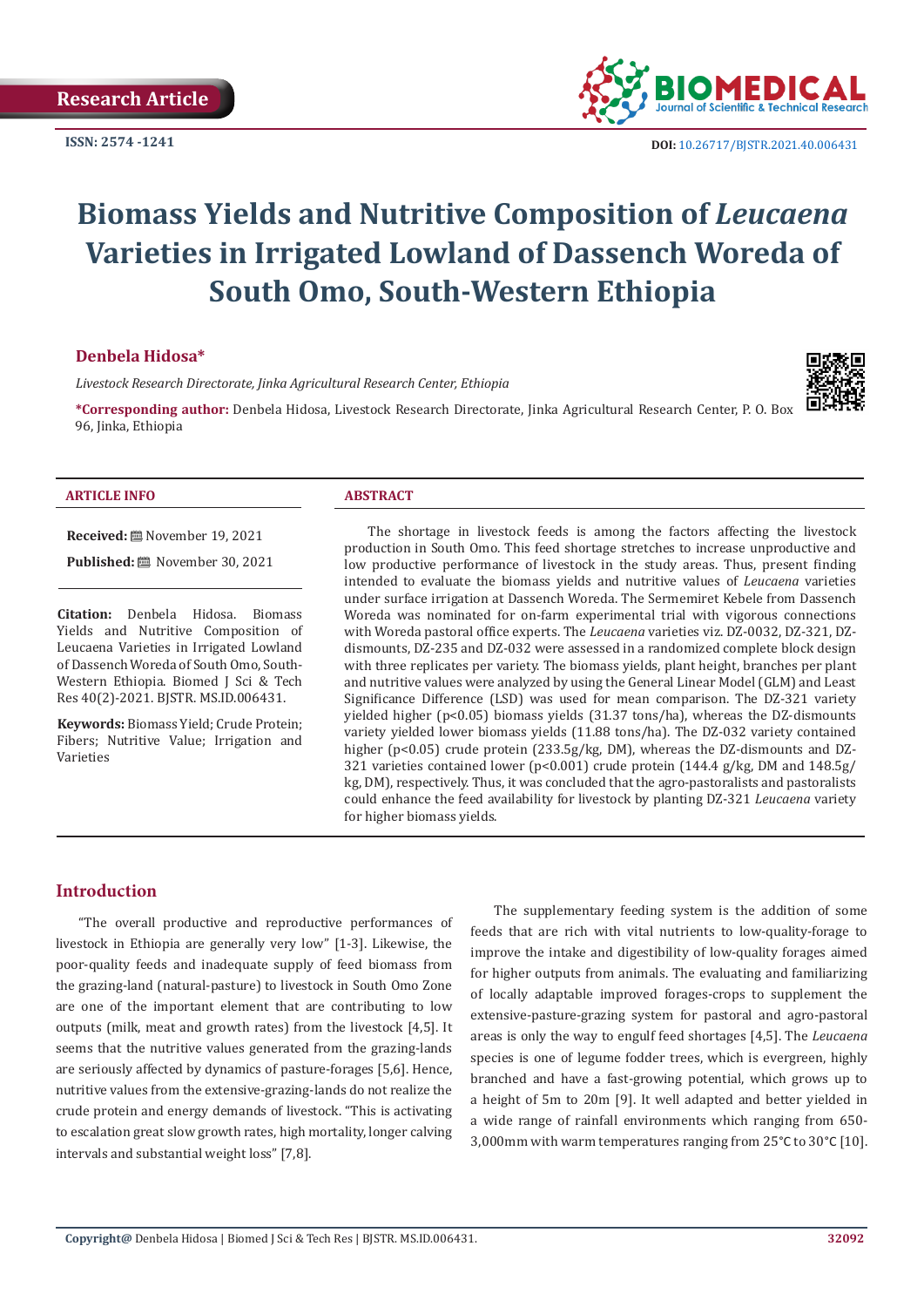The average dry biomass yields of *Leucaena* species are ranges from 3-30 tons/ha depending on soil, temperature, and moisture conditions [9]. The dried leaf of *Leucaena* species contained crude protein and metabolizable energy values which ranging from (230- 288.6g/kg DM) and (10.27MJ/kg DM), respectively [11,12]. The sheep groups fed on basal diet of grass-hay and supplemented with diets contained dried *Leucaena* leaves with inclusion levels, ranging from 25-50%, showed higher daily feed intake and weight gain over non-supplemented sheep group [11]. "The *Leucaena* leaves meal or fresh leaves can also replace concentrate diets, since it increases total daily dry matter and protein intake, and thus improving growth rate of animals" [13,14]. Also, it was reported that the *Leucaena* foliage inclusion levels between 500g/kg, DM and 750g/kg, DM can be replaced concentrate diet without adversely affecting the growth and milk production performances in goats [15,16]. However, with this notable potential of species, different *Leucaena* varieties have not been evaluated under irrigated condition for biomass yields and nutritive values. Thus, this study aimed to evaluate the biomass yields and nutritive values of *Leucaena* varieties for the drought prone areas in South Omo Zone.

# **Materials and Methods**

## **Experimental Site**

On-farm evaluation was carried out from June-December 2019 main planting season. The Sermemiret has laid at 5014'N latitude and 36044'E longitude, and far about 230km from Jinka town (Capital city of South Omo Zone). The area has annual temperature and average rainfall which ranging from the  $25{\text -}40^{\circ}\text{C}$  and  $350{\text -}$ 600mm, respectively, with erratic rainfall distribution. The altitude of the study area is in the range of 350m to 900m above sea level and soil of planting site is alluvial soil.

# **Agro-Pastoral Research Extension Group (APREG) Formation**

One APREG that comprised about 25 Agro-pastoralists was established with vigorous envelopments of experts from Woreda Livestock and Fisher Development Office by considering irrigationaccess, interest and irrigation capabilities of trial agro-pastoralists. The selected trial Agro-pastoralists and experts were trained on forage agronomy and irrigation water management techniques.

#### **Experimental Design and Variety**

The five *Leucaena* varieties such as DZ-0032, DZ-321, DZdismounts, DZ-235 and DZ-032 were obtained from DZARC. A plot area sized 4m by 3m = 12m having about four rows and two seed per hole planted after treated seeds in water boiled at $100\text{°C}$ for one minute to break dormancy of seeds. The spaces between plots and plant were 1m, respectively and the total area of trial site was 12x26m (312m<sup>2</sup>). Thus, a total of about fifteen plots which each measured 12m2 sized were used in the present study. The randomized completed block design comprising three repetitions each variety was used and plots in each block were randomly assigned per variety. The 3kg/ha seeding rate were used without fertilizer application [17]. The surface irrigation was used, and all the plots were irrigated uniformly as per the intended irrigation schedule [17].

## **Experimental Site and Data Collection**

The trial site was always kept weed-free by hand weeding and hoeing, and agronomic data like plant height and branches per plant were recorded when plants was at 50% blooming stages (28 weeks after planting) by taking nine plants from middle of three rows per plot. The average plant height was recorded from ground to the pitch of the main stem. To measure the biomass yields at 28 weeks, all leaves and sprouts were contemplated from the three collected middle row per plot, and fresh sample was recorded in field by using spring weight balance, and 500g sub-sample per plot was brought to laboratory and cut into small pieces. Then 300g of sub-sampled sample was allocated into oven dried set at 105oc temperature for 24hours for biomass yields determination [18].

$$
Dry\,Matter\,Yield = (t\,ha-1) = TFW \times (\frac{DW_{SS}}{HA} \times FW_{SS}) \times 10
$$

Where TFW = total fresh weight kg/plot, DWss= dry weight of sub-sample in grams, FWss = fresh weight of sub-sample in grams, HA = Harvest plot area in square meters and 10 is a constant for conversion of yields in kg/m to t/ha. The BPP for each variety was calculated by counting all main braches on sampled trees and average of sampled branches was considered.

#### **Chemical Analysis**

 The nutritive values analysis was done at DBARC. Three leavessamples of each variety were put into oven dried which set at 65°C for 48h and crushed to pass comprehensive 1mm sieve size for chemical analysis. The laboratory analysis was conducted for different nutritive values (DM, Ash, CP, NDF and ADF). DM, CP and ash were investigated by "technique of [19]". The NDF value was evaluated by [20] while the ADF value was evaluated by process of [21].

# **Data Analysis**

 The data such as plant height, branches per plant, biomass yields, and nutritive values were subjected to analysis of variances using the Generalize Linear Model (GLM) [22]. The significant differences among the means of varieties were declared at p<0.05 and means were separated using LSD test with following model:

 $Yijk = \mu + Vi + \text{ej }k$ , where, yijk = all dependent variables;  $\mu$  $=$  overall mean; Vi  $=$  the effect of variety; and eijk  $=$  random error.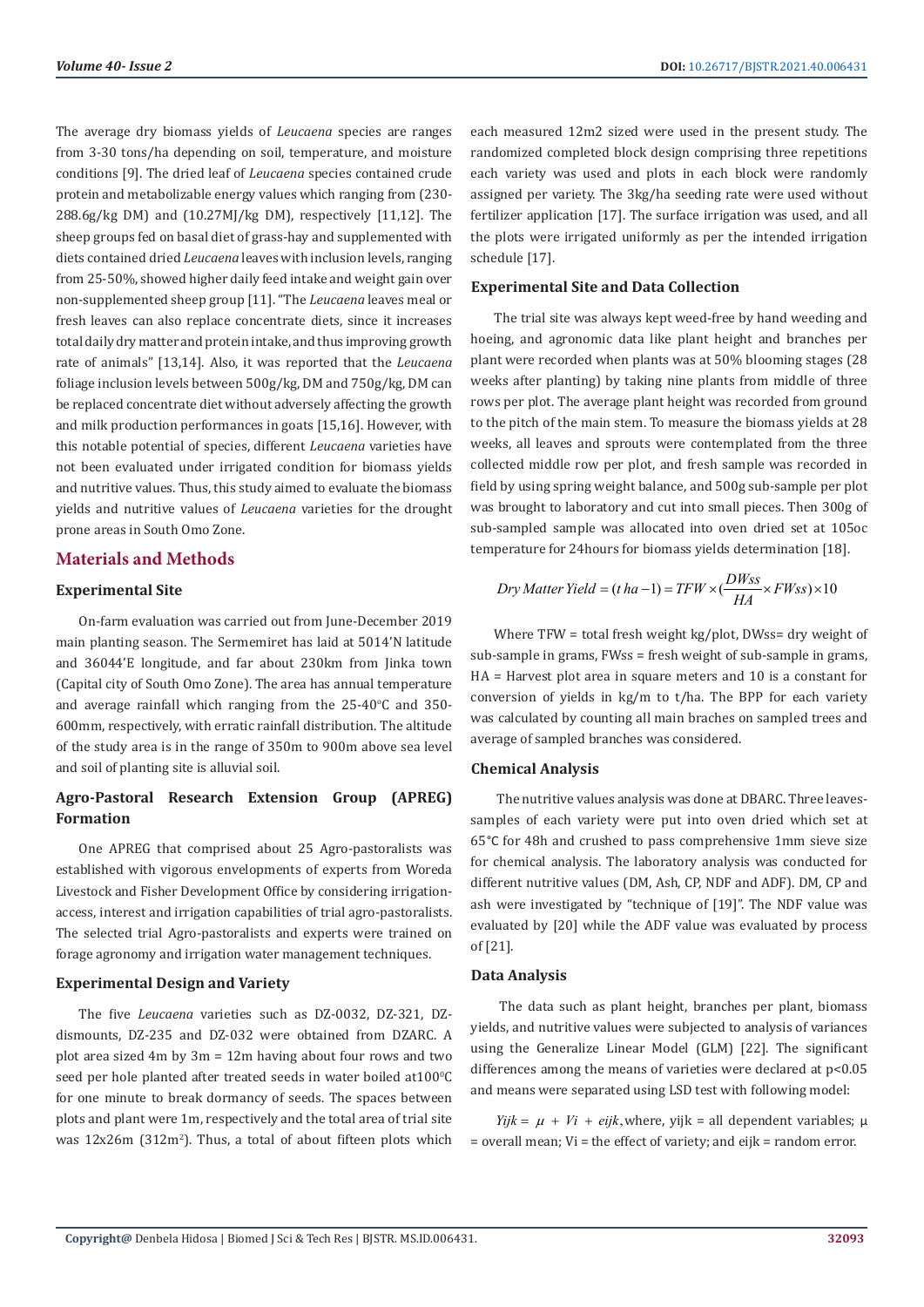# **Results and Discussion**

# **Biomass Yields and Agronomic Parameters**

 The result on biomass yield, plant height and branches per plant of *Leucaena* varieties at Dassench Woreda are presented in Table 1. The result revealed that DZ-321 variety yielded higher (p<0.05) biomass yields than DZ-dismounts variety, but the biomass yield was similar (p>0.05) to DZ-032 and DZ-235. However, the biomass

yield was not significantly (p>0.05) varied among DZ-032, DZ-0032 and DZ-235 varieties. Moreover, the DZ-321 had taller plant height than DZ-032, DZ-0032, DZ-235 and DZ-dismounths, and but it was not significant (p>0.05) varied among the varieties. Relating to branches per plant, the more (p<0.05) branches per plant were recorded from DZ-0032 variety than DZ-235 variety, but plant height was similar (p>0.05) among the DZ-dismounths, DZ-321 and DZ-032 varieties.

**Table 1:** Biomass yields, plant height and branches per plant of Leucaena varieties that grown at Dassench Woreda in 2019 planting season.

| <b>Variety</b> | Biomass Yield (t ha <sup>-1</sup> ) | Plant Height (cm) | <b>Branches Per Plant</b> |
|----------------|-------------------------------------|-------------------|---------------------------|
| DZ-032         | 19.37ab                             | 355.2             | $30.07^{ab}$              |
| DZ-321         | 31.37 <sup>a</sup>                  | 404.53            | $38.06^{ab}$              |
| DZ-dismounts   | 11.88 <sup>b</sup>                  | 331.67            | $33.80^{ab}$              |
| DZ-235         | $20.05^{ab}$                        | 349.67            | 27.73 <sup>b</sup>        |
| DZ-0032        | 15.72 <sup>b</sup>                  | 348.2             | 43.47a                    |
| <b>SEM</b>     | 6.01                                | 51.54             | 6.08                      |
| <b>LSD</b>     | 13.86                               | 118.86            | 14.02                     |

Note: (Means with the different letters (a, b) in across column for biomass yields, plant height, branches per plant at 50 percent blooming periods are not similar at p<0.05; SEM=Standard error of mean).

The reason for higher biomass yields for DZ-321 variety was justified that variability genomic potential. In supports to result from the present study, the studies stated by [23] and [24] were showed that the difference in biomass yields among the forage crops is ascribed due to variances in hereditary potential of forage species. Moreover, "biomass yields variability for forage species could be reported due to varietal or biological potential" [25]. "These effects have been widely described for legumes in general [26] and *Leucaena* variety in particular" [27]. The biomass yields obtained from present study for all varieties were similar to reported average biomass yields which ranges from 10-30 tons/ ha under well fertile soil [28]. Also, similar biomass yields were perceived from this study to reported biomass yields of 2-13 tons/ ha in Australia, 14-16 tons/ha, in Brazil, 15-50 tons/ ha, in New Guinea 15-19 tons/ha, in Taiwan from 3-21 tons/ha, in Virgin Islands [29]. However, the biomass yields from this study were higher than previously reported values range from 1.5-10tons/ha under tropical condition [17]. The lower branches per plant for DZ-235 variety over other varieties are due to lower varietal potential of variety. Similar result to present study was reported for branch per plant by Minson and Hegarty [27], which is indicating that there are variations in branches per plant among species, varieties and eco-types of the *Leucaena* species.

# **Nutritive Values**

 The nutritive values of *Leucaena* varieties in Dassench Wored are presented in Table 2. The *Leucaena* DZ-032 and DZ-321 varieties had higher  $(p<0.05)$  crude protein  $(CP)$  content than DZ-235 variety, but the ash content was similar (p>0.05) to DZ-0032 variety. Moreover, the DZ-032 contained higher (p<0.05) CP content than DZ-321, DZ-dismounths, DZ-235 and DZ-0032 varieties. However, the DZ-321 and DZ- dismounts varieties had lower (p<0.05) CP content compared to DZ-235 and DZ-0032 varieties, but the CP content was in significant (p>0.05) between DZ-321 and DZ-dismounts varieties. Similarly, DZ-032 variety had low (p<0.05) NDF and ADF than DZ-321, DZ-dismounths, DZ-235 and DZ-0032 varieties, but the DZ-321, DZ-235 and DZdismounths were insignificant (p>0.05) for NDF and ADF content. The higher CP content and lower NDF and ADF for variety DZ-032 in study area is due to "higher-genetic-potential which might be accounted to accumulate the high nitrogen contents from the given environments". The result on CP content obtained from our study for DZ-032 *Leucaena* variety was in agreement with the previously reported value of (23%) by Juma, et al. [30], while the CP content values form this study for all *Leucaena* varieties was lower than previously reported values of 28.86% and 25.7%, respectively, [12,31] for the dried leaf *Leucaena* species. The protein content of all *Leucaena* varieties from this study is quite adequate to realize the smallest requirement of ruminant-animals (8–12%) which is suggested by Dhok, et al. [32]. The deficiency of protein can be a major limitation in animal diet that affects the intake and utilization of most tropical forages by animals. Thus, it was suggested that "the minimum CP content required for lactation and growth in cattle is 150g/kg, DM [33], whereas the NRC [34] recommended the minimum requirement of CP is 75g/kg, DM for adequate rumen function in ruminant animals. Moreover, "the feeds sources that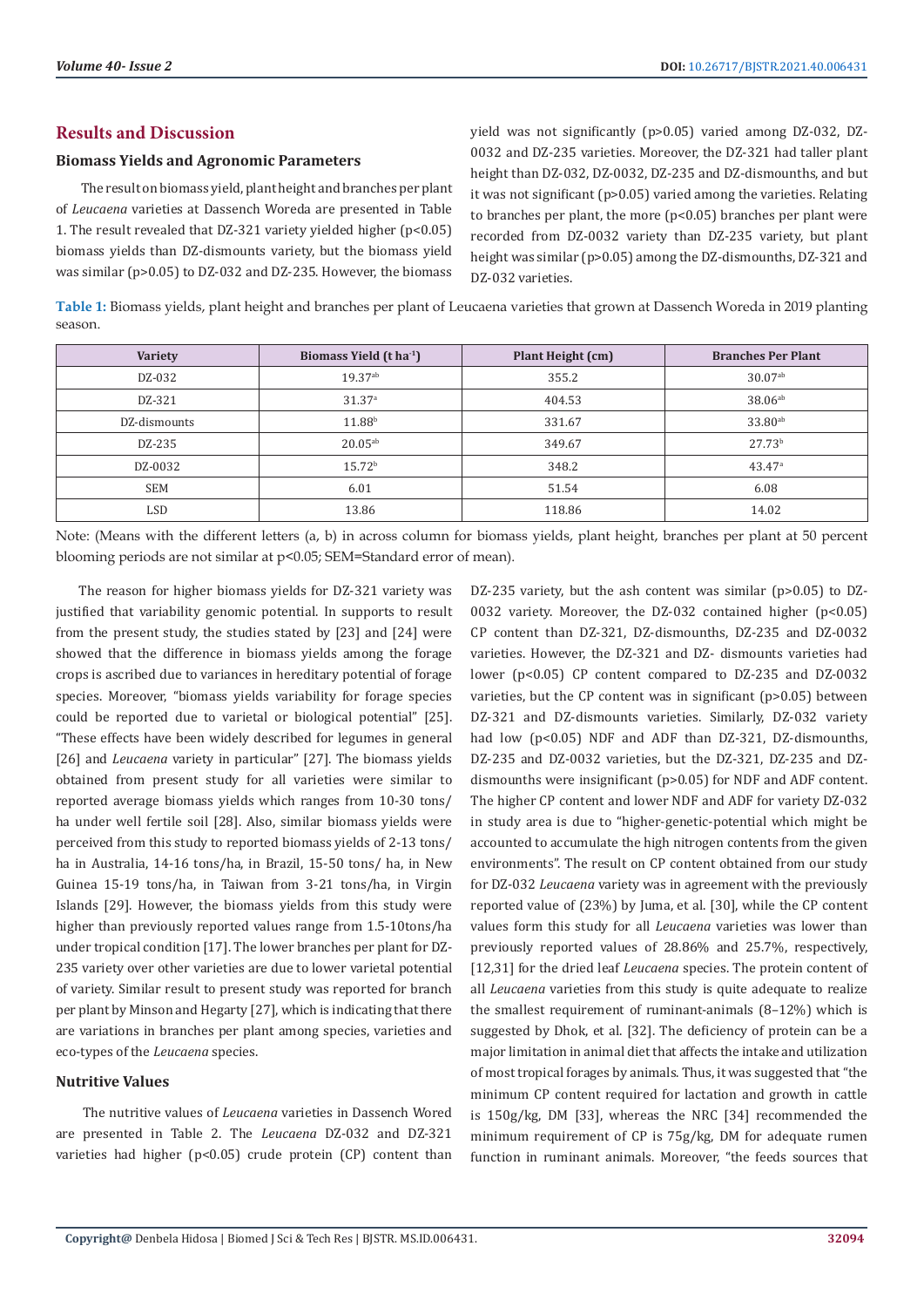containing less than 60g/kg, DM are considered as CP deficient and such feeds cannot provide the minimum level of ammonia (50- 80mg<sup>-l</sup>) required for maximum microbial growth in the rumen". Conversely, in the study district the CP content of the range forages were can not provide adequate CP to meet the requirements of the ruminant animal especially during dry period's higher fibers and lower crude protein contents from our study for DZ-321 and DZ dismounths varieties might be due to environmental factors. "The soluble carbohydrate contents in neutral detergent do not depend only on species, but also on their responses to the environment" [35]. Hence, the CP content reported from our study is higher than minimum recommended level for ruminant production in pastoral and Agro-pastoral production systems. The result from this study is also presented a good opportunity for pastoral and Agro-pastoral

communities to overcome the CP deficiency if the communities are participated voluntary to supplement their animals by planting the *Leunaena* species at farmyard and around homesteads by using irrigation or rain fed. Besides, the physical characteristics of the samples, the responses to the environmental conditions, the genetic-factors and the differences in the phonological development of these eco-types could have influenced [36]. In this respect, "the great diversity in the *Leucaena* genus exists in the content of NDF (21.5-56.8%) and the cellular content [37]". The NDF and ADF values obtained from this study were higher than previously reported values which ranged from 31.70-35.74% and 18.20-22.60%, respectively for NDF and ADF by different scholars [31,38,39].

| <b>Variety</b> | $DM\%$ | $Ash\%$            | $CP$ (g kg <sup>-1</sup> ) | NDF $(g \text{ kg}^{-1})$ | ADF $(g \, kg^{-1})$ |
|----------------|--------|--------------------|----------------------------|---------------------------|----------------------|
| DZ-032         | 90     | 10.03 <sup>a</sup> | $233.50^{\circ}$           | 479.70 <sup>b</sup>       | 318 <sup>b</sup>     |
| DZ-321         | 89.97  | $10.10^{a}$        | 148.70c                    | 569.20a                   | $432.40^{\circ}$     |
| DZ-dismounts   | 90.41  | 7.87 <sup>c</sup>  | $144.40^{\circ}$           | 537.60 <sup>a</sup>       | $428.40^{\circ}$     |
| DZ-235         | 91     | 6.07c              | 185.40 <sup>b</sup>        | $557.10^a$                | 415.10 <sup>a</sup>  |
| DZ-0032        | 90.33  | 8.73 <sup>ab</sup> | 188.30 <sup>b</sup>        | 484.80 <sup>b</sup>       | 306.90 <sup>b</sup>  |
| <b>SEM</b>     | 1.48   | 0.83               | 0.73                       | 2.26                      | 1.19                 |
| LSD            | 3.41   | 1.91               | 1.69                       | 5.23                      | 2.74                 |

**Table 2:** Nutritive values of Leucaena varieties grown-up under irrigation at Dassench Woreda in 2019 planting season.

**Note:** (Means with the different letter (a, b, c) in across column for nutritive values are significantly differed at  $p<0.05$  at 50 percent blooming periods; DM%= Dry matter percent, Ash%= Ash Percentage; CP= Crude Protein; NDF = Neutral Detergent Fiber; ADF= Acid Detergent Fiber; SEM= Standard error of mean).

# **Conclusion**

The DZ-321 variety gave higher biomass yields, while DZdismounts variety gave the lower biomass yields. However, the DZ-032 variety had higher CP and lower fibers (NDF and ADF), while DZ-dismounts and DZ-321 varieties were giving the lower CP. Thus, it can be concluded that herders in study areas can be planted DZ-321 variety for higher biomass yields, while DZ-032 variety for higher CP content.

# **Acknowledgement**

The author greatly thanks the Bureau of pastoral affairs in Southern Nation, Nationality and People Regional State for fully covered cost of all expenditures for this research activity. Finally, author acknowledged Dassench Woreda Livestock and Fisheries Resource Development office, specialists and agro-pastoralists that fully participated during the investigation periods and made this research results to be successful.

# **References**

1. Adugna T, Assefa G, Geleti D, Gizachewe L,Mengistu A (2012) Feed Resource Availability and Quality: In: Adugna T, Yami A, Alemu D(Eds.)., Livestock and Feed Resources in Ethiopia: Challenges, Opportunities and the need for transformation. Addis Ababa, Ethiopia: Ethiopian Animal Feed Industry Association, p. 5-36.

- 2. [Belay Duguma, Yisehak Kechero, GPJ Janssens \(2012\) Productive and](https://www.researchgate.net/publication/234026629_Productive_and_reproductive_performance_of_Zebu_X_Holstein-Friesian_crossbred_dairy_cows_in_Jimma_town_Oromia_Ethiopia) [Reproductive Performance of Zebu X Holstein-Friesian Crossbred Dairy](https://www.researchgate.net/publication/234026629_Productive_and_reproductive_performance_of_Zebu_X_Holstein-Friesian_crossbred_dairy_cows_in_Jimma_town_Oromia_Ethiopia) [Cows in Jimma Town, Oromia, Ethiopia, Global Veterinarian 8\(1\): 67-72.](https://www.researchgate.net/publication/234026629_Productive_and_reproductive_performance_of_Zebu_X_Holstein-Friesian_crossbred_dairy_cows_in_Jimma_town_Oromia_Ethiopia)
- 3. [Tahir MB, Wossen AM, Mersso BT \(2018\) Evaluation of livestock feed](https://agricultureandfoodsecurity.biomedcentral.com/articles/10.1186/s40066-018-0170-8) [balance under mixed crop–livestock production system in the central](https://agricultureandfoodsecurity.biomedcentral.com/articles/10.1186/s40066-018-0170-8) [highlands of Ethiopia. Agriculture & Food Security 7\(5\): 19-25.](https://agricultureandfoodsecurity.biomedcentral.com/articles/10.1186/s40066-018-0170-8)
- 4. [DenbelaHidosa, Shanachew Hailu, Joseph O'Reagain \(2020\) Goat Feed](https://www.researchgate.net/publication/341832189_Goat_Feed_Inventory_and_Feed_Balance_in_Hamer_and_Bena-Tsemay_Woreda_of_South_Omo_Zone_South_Western_Ethiopia) [Inventory and Feed Balance in Hamer and Bena-TsemayWoreda of South](https://www.researchgate.net/publication/341832189_Goat_Feed_Inventory_and_Feed_Balance_in_Hamer_and_Bena-Tsemay_Woreda_of_South_Omo_Zone_South_Western_Ethiopia) [Omo Zone, South Western Ethiopia. Acta Scientific Veterinary Sciences](https://www.researchgate.net/publication/341832189_Goat_Feed_Inventory_and_Feed_Balance_in_Hamer_and_Bena-Tsemay_Woreda_of_South_Omo_Zone_South_Western_Ethiopia) [2\(6\): 28-43.](https://www.researchgate.net/publication/341832189_Goat_Feed_Inventory_and_Feed_Balance_in_Hamer_and_Bena-Tsemay_Woreda_of_South_Omo_Zone_South_Western_Ethiopia)
- 5. [Denbela Hidosa, Yidinachachew Tesfaye, Ayele Feleke \(2017\) Assessment](https://www.researchgate.net/publication/334458626_Assessment_on_Feed_Resource_Feed_Production_Constraints_and_Opportunities_in_Salamago_Woreda_in_South_Omo_Zone_in_South_Western_Ethiopia) [on Feed Resource, Feed Production Constraints and Opportunities](https://www.researchgate.net/publication/334458626_Assessment_on_Feed_Resource_Feed_Production_Constraints_and_Opportunities_in_Salamago_Woreda_in_South_Omo_Zone_in_South_Western_Ethiopia) [in SalamagoWoreda in South Omo Zone, in South-Western Ethiopia.](https://www.researchgate.net/publication/334458626_Assessment_on_Feed_Resource_Feed_Production_Constraints_and_Opportunities_in_Salamago_Woreda_in_South_Omo_Zone_in_South_Western_Ethiopia) [Academic Journal of Nutrition 6\(3\): 34-42.](https://www.researchgate.net/publication/334458626_Assessment_on_Feed_Resource_Feed_Production_Constraints_and_Opportunities_in_Salamago_Woreda_in_South_Omo_Zone_in_South_Western_Ethiopia)
- 6. [Hidosa D, TesfayeY \(2018\) Assessment Study on Livestock Feed](https://www.researchgate.net/publication/326510042_Assessment_Study_on_Livestock_Feed_Resource_Feed_Availability_and_Production_Constraints_in_Maale_Woreda_in_South_Omo_Zone) [Resource, Feed Availability and Production Constraints in Maale Woreda](https://www.researchgate.net/publication/326510042_Assessment_Study_on_Livestock_Feed_Resource_Feed_Availability_and_Production_Constraints_in_Maale_Woreda_in_South_Omo_Zone) [in South Omo Zone. J Fisheries Livest Prod 6\(2\): 1-5.](https://www.researchgate.net/publication/326510042_Assessment_Study_on_Livestock_Feed_Resource_Feed_Availability_and_Production_Constraints_in_Maale_Woreda_in_South_Omo_Zone)
- 7. (2018) FAO.2018. Ethiopia: Report on feed inventory and feed balance. Rome, Italy,160 pages.
- 8. [Berhanu, Tekleyohannes, GirmaAbebe, JameroenThingtham,](https://www.granthaalayahpublication.org/journals/index.php/granthaalayah/article/view/IJRG16_C12_212) [SayanTusdri, et al. \(2017\) Availability of feed resources for goats](https://www.granthaalayahpublication.org/journals/index.php/granthaalayah/article/view/IJRG16_C12_212) [in pastoral and agro-pastoral districts of south omo zone, Ethiopia.](https://www.granthaalayahpublication.org/journals/index.php/granthaalayah/article/view/IJRG16_C12_212) [International Journal of Research- Granthaalayah 5\(3\): 154-160.](https://www.granthaalayahpublication.org/journals/index.php/granthaalayah/article/view/IJRG16_C12_212)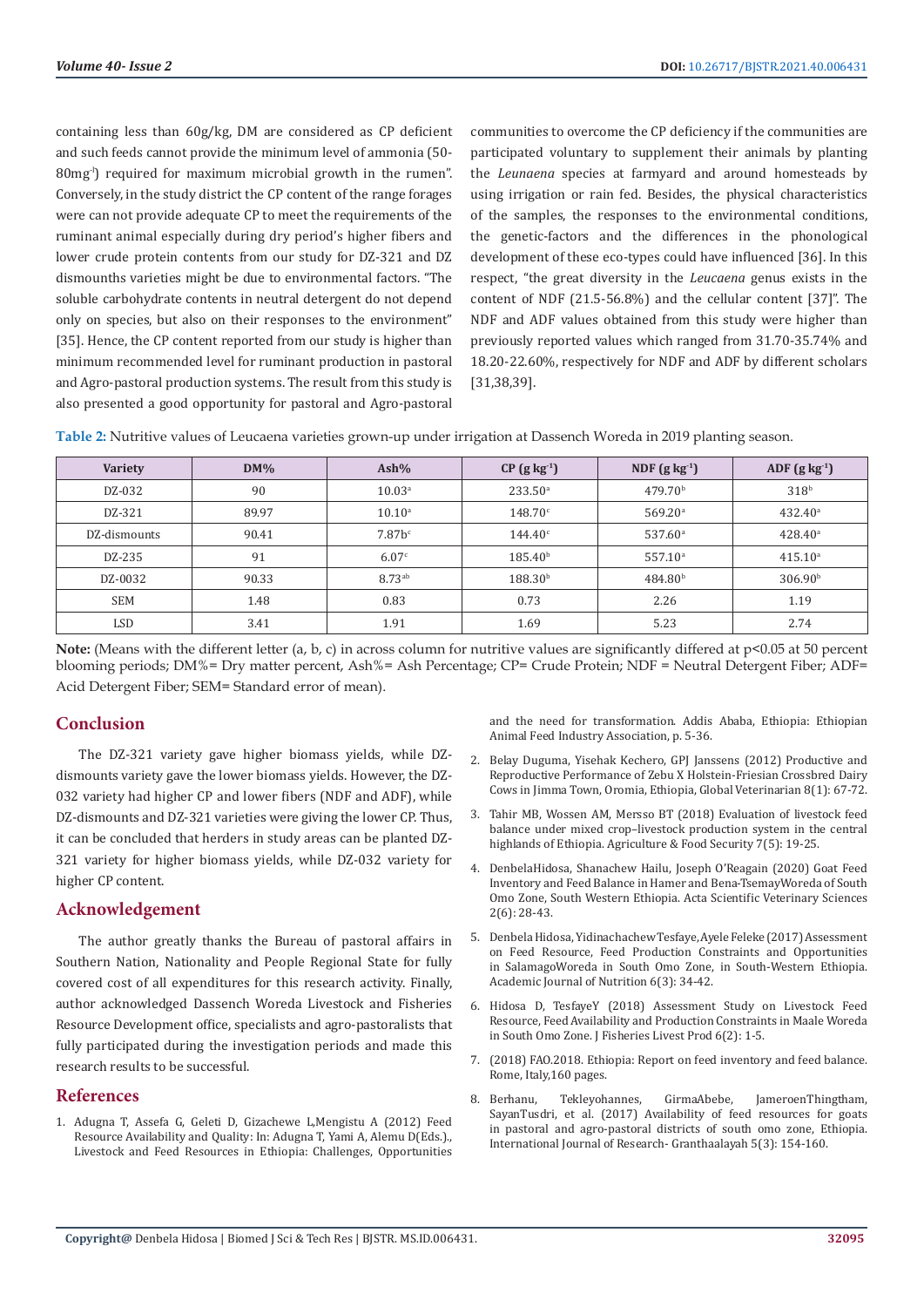- 9. Othman AB, MA Soto, GM Prine, WR Ocumpaugh (1985) Forage productivity of leucaena in the humid subtropics. Proc. Florida Soil Crop Sci Soc 44(5): 118-122.
- 10. Cook BG, Pengelly BC, Brown SD, Donnelly JL, Eagles DA, et al. (2005) Tropical forages. CSIRO, DPI&F (Qld), CIAT and ILRI, Brisbane, Australia.
- 11. [Osakwe II, Steingass H \(2006\) Ruminal fermentation and nutrient](https://link.springer.com/article/10.1007/s10457-005-7474-y)  [digestion in West African Dwarf \(WAD\) sheepfed Leucaenaleucocephala](https://link.springer.com/article/10.1007/s10457-005-7474-y)  [supplemental diets. Agroforestry Systems 67\(2\): 129-133.](https://link.springer.com/article/10.1007/s10457-005-7474-y)
- 12. [Vincent Asaolu, Rachael Binuomote, JeliliAkinlade, OlusolaAderinola,](https://core.ac.uk/download/pdf/234658558.pdf)  [OyeniyiOyelami \(2012\) Intake and Growth Performance of West](https://core.ac.uk/download/pdf/234658558.pdf)  [African Dwarf Goats Fed Moringaoleifera, Gliricidiasepium and](https://core.ac.uk/download/pdf/234658558.pdf)  [Leucaenaleucocephala Dried Leaves as Supplements to Cassava Peels.](https://core.ac.uk/download/pdf/234658558.pdf)  [Journal of Biology, Agriculture and Healthcare 2\(10\): 12-19.](https://core.ac.uk/download/pdf/234658558.pdf)
- 13. [Espinoza F, Diaz Y, Argenti P, Quintana H, Leon L \(2005\) Use of leucaena](https://eurekamag.com/research/004/378/004378015.php)  [meal \(Leucaenaleucocephala\) on the post-weaning lamb feeding during](https://eurekamag.com/research/004/378/004378015.php)  [dry season. Revista de la Facultad de Agronomia, Universidad del Zulia](https://eurekamag.com/research/004/378/004378015.php)  [22\(1\): 42-53.](https://eurekamag.com/research/004/378/004378015.php)
- 14. Orden EA, Abdulrazak SA, Cruz EM, Orden MEM, Ichinohe T, et al. (2000) Leucaenaleucocephala and Gliricidiasepium supplementation in sheep fed with ammonia treated rice straw: effects on intake, digestibility, microbial protein yield and live-weight changes. Asian-Aust J Anim Sci 13(12): 1659-1666.
- 15. [Dutta TK, Sahoo PK, Nawab Singh Rao SBN, Chaudhary UB \(2002\) Partial](https://www.researchgate.net/publication/290582892_Partial_replacement_of_concentrate_mixture_with_Leucaena_leucocephala_leaves_in_pelleted_feed_of_goats)  [replacement of concentrate mixturewith Leucaenaleucocephala leaves](https://www.researchgate.net/publication/290582892_Partial_replacement_of_concentrate_mixture_with_Leucaena_leucocephala_leaves_in_pelleted_feed_of_goats)  [in pelleted feed of goats. Indian J Anim Sci 72\(9\): 820-822.](https://www.researchgate.net/publication/290582892_Partial_replacement_of_concentrate_mixture_with_Leucaena_leucocephala_leaves_in_pelleted_feed_of_goats)
- 16. [Aregheore EM, Perera D, Yahaya MS \(2004\) Nutritive value of](http://www.fspublishers.org/published_papers/46078_..pdf)  [Batikigrass\(Ischaemumaristatum var. indicum\) supplemented with](http://www.fspublishers.org/published_papers/46078_..pdf)  [leaves of browses\(Gliricidiasepium and Leucaenaleucocephala\) on](http://www.fspublishers.org/published_papers/46078_..pdf)  [performance of goats. Int J Agric Biol 6\(1\): 143-148.](http://www.fspublishers.org/published_papers/46078_..pdf)
- 17. Brewbaker JL, Hedge N, Hutton EN, Jones RJ, Lowry JB, et al. (1985) Leucaena-Forage Production and Use. NFTA, Hawaii, p. 39
- 18. [James K, Mutegi Daniel N, Mugendi Louis V, Verchot James B, Kung'u](https://link.springer.com/article/10.1007/s10457-008-9152-3)  [\(2008\) Combining Napier grass with leguminous shrubs in contour](https://link.springer.com/article/10.1007/s10457-008-9152-3)  [hedgerows controls soil erosion without competing with crops.](https://link.springer.com/article/10.1007/s10457-008-9152-3)  [Agroforestry Systems 74: 37-49:](https://link.springer.com/article/10.1007/s10457-008-9152-3)
- 19.(1990) Association of Official Analytical Chemists, 1990. Official Methods of Analysis, (15<sup>th</sup> Edn.)., Association of Official Analytical Chemists. Arlington, VA, USA.
- 20. Van Soest PJ, Robertson JB, Lewis BA (1991) Methods of dietary fiber, neutral detergent fiber, and non-starch polysaccharides in relation to animal nutrition. J Dairy Sci 74: 35-83.
- 21. Van Soest PJ, Robertson JB (1987) Methods of dietary fiber, neutral detergent fiber, and non-starch polysaccharides in relation to animal nutrition. J Dairy Sci 74: 35-83:
- 22.(2002) Statistical Analysis System, 2002. SAS/STAT guide for personal computers, version 9.0 editions. SAS Institute Inc.9.0 editions, Cary, NC, USA.
- 23. [Deinum B \(1984\) Chemical composition and nutritive value of herbage](https://research.wur.nl/en/publications/chemical-composition-and-nutritive-value-of-herbage-in-relation-t)  [in relation to climate. The impact of climate on grass production and](https://research.wur.nl/en/publications/chemical-composition-and-nutritive-value-of-herbage-in-relation-t)  [quality. In: H. Riley, A Skjelvag \(Eds.\)., Eur Grassl. Federation, pp. 338.](https://research.wur.nl/en/publications/chemical-composition-and-nutritive-value-of-herbage-in-relation-t)
- 24. [Usman Semman, Bedasa Eba, Tamirat Dinkale \(2018\) Performance](https://www.researchgate.net/publication/329034040_Performance_Evaluation_of_Improved_Oat_VarietiesAccessions_at_the_Highland_of_Guji_Zone_Bore_Ethiopia)  [Evaluation of Improved Oat Varieties/Accessions at the Highland of](https://www.researchgate.net/publication/329034040_Performance_Evaluation_of_Improved_Oat_VarietiesAccessions_at_the_Highland_of_Guji_Zone_Bore_Ethiopia)  [Guji Zone, Bore, Ethiopia. Journal of Biology, Agriculture and Healthcare](https://www.researchgate.net/publication/329034040_Performance_Evaluation_of_Improved_Oat_VarietiesAccessions_at_the_Highland_of_Guji_Zone_Bore_Ethiopia)  [8\(17\).](https://www.researchgate.net/publication/329034040_Performance_Evaluation_of_Improved_Oat_VarietiesAccessions_at_the_Highland_of_Guji_Zone_Bore_Ethiopia)
- 25. [Gezahegn Kebede, Getnet Assefa, Fekede Feyissa, Alemayehu Mengistu,](http://www.sciencewebpublishing.net/jacr/archive/2017/November/Abstract/Kebede%20et%20al.htm) [Muluneh Minta, et al. \(2017\) Determination of appropriate seeding rate](http://www.sciencewebpublishing.net/jacr/archive/2017/November/Abstract/Kebede%20et%20al.htm) [for oats/vetch mixtures grown under different drainage conditions of](http://www.sciencewebpublishing.net/jacr/archive/2017/November/Abstract/Kebede%20et%20al.htm) [vertisols in the central highlands of Ethiopia. Journal of Agricultural and](http://www.sciencewebpublishing.net/jacr/archive/2017/November/Abstract/Kebede%20et%20al.htm) [Crop Research 5\(5\): 85-95.](http://www.sciencewebpublishing.net/jacr/archive/2017/November/Abstract/Kebede%20et%20al.htm)
- 26. [Elfeel AA, AH Elmagboul \(2016\) Effect of planting density on leucaena](https://ijoear.com/Paper-March-2016/IJOEAR-FEB-2016-29.pdf) [leucocephala forage and Woody stems production under arid dry](https://ijoear.com/Paper-March-2016/IJOEAR-FEB-2016-29.pdf) [climate. International Journal of Environmental & Agriculture Research](https://ijoear.com/Paper-March-2016/IJOEAR-FEB-2016-29.pdf) [2\(3\): 7-11.](https://ijoear.com/Paper-March-2016/IJOEAR-FEB-2016-29.pdf)
- 27. Minson DJ, Hegarty MP (1990) Toxic factors in tropical legumes. Forage legumes for energy efficient animal production 16(2).
- 28. Tlou Julius Tjelele (2006) Dry matter production, intake and nutritive value of certain Indigofera species, MSc thesis, University of Pretoria, Pretoria.
- 29. Jones RM (1998) The role of Leucaena in improving the productivity of grazing cattle. In: Gutteridge RC, Shelton HM (Eds.)., Forage Tree Legumes in tropical Agriculture: Tropical grassland society of Australia.
- 30. [Juma HK, Abdulrazak SA, Muinga RW, Ambula MK \(2006\) Effects of](https://www.researchgate.net/publication/237042707_Effects_of_supplementing_maize_stover_with_clitoria_gliricidia_and_mucuna_on_performance_of_lactating_jersey_cows_in_coastal_lowland_kenya) [supplementing maize stover with Clitoria, Gliricidia and Mucuna on](https://www.researchgate.net/publication/237042707_Effects_of_supplementing_maize_stover_with_clitoria_gliricidia_and_mucuna_on_performance_of_lactating_jersey_cows_in_coastal_lowland_kenya) [performance of lactating jersey cows in Coastal Lowland Kenya. Tropical](https://www.researchgate.net/publication/237042707_Effects_of_supplementing_maize_stover_with_clitoria_gliricidia_and_mucuna_on_performance_of_lactating_jersey_cows_in_coastal_lowland_kenya) [and Subtropical Agro ecosystems 6: 1-7.](https://www.researchgate.net/publication/237042707_Effects_of_supplementing_maize_stover_with_clitoria_gliricidia_and_mucuna_on_performance_of_lactating_jersey_cows_in_coastal_lowland_kenya)
- 31. [Kanani J, Lukefahr SD, Stanko RL \(2006\) Evaluation of tropical forage](https://www.researchgate.net/publication/228484332_Evaluation_of_tropical_forage_legumes_Medicago_sativa_Dolichos_lablab_Leucaena_leucocephala_and_Desmanthus_bicornutus_for_growing_goats) [legumes \(Medicago sativa, Dolichoslablab, Leucaenaleucocephala and](https://www.researchgate.net/publication/228484332_Evaluation_of_tropical_forage_legumes_Medicago_sativa_Dolichos_lablab_Leucaena_leucocephala_and_Desmanthus_bicornutus_for_growing_goats) [Desmanthus bicornutus\) for growing goats. Small Rumin Res 65\(1-2\):](https://www.researchgate.net/publication/228484332_Evaluation_of_tropical_forage_legumes_Medicago_sativa_Dolichos_lablab_Leucaena_leucocephala_and_Desmanthus_bicornutus_for_growing_goats) [1-7.](https://www.researchgate.net/publication/228484332_Evaluation_of_tropical_forage_legumes_Medicago_sativa_Dolichos_lablab_Leucaena_leucocephala_and_Desmanthus_bicornutus_for_growing_goats)
- 32. Dhok AP, Rekhate DH, Wankhade SG (2005) Mineral status of goats in relation to common tree leaves fed in the Akola district. Indian J Anim Sci 75(1): 77-80.
- 33. Norton BW (1994) Anti-nutritive and toxic factors in forage tree legumes. In: Gutteridge, RC, Shelton, HM (Eds.)., Forage Tree Legumes in tropical Agriculture. Tropical grassland society of Australia Inc.
- 34.(2001) NRC (National Research Council), 2001. Nutrient requirements of dairy cattle. (7<sup>th</sup> Edn.)., 2001; National Academy Sciences, Washington, DC.
- 35. Van Soest PJ (1994) Nutritional Ecology of the Ruminant, Comstock Publishing Associates. A division of Cornell University Press, Ithaca and London.
- 36. Dove H (1994) Contract review. The plant-animal interface revisited. Proc Aust Soc Anim Prod 20: 64.
- 37. Pedraza RM (2000) Valoració nutritiv adelfollaje de Gliricidiasepium(Jacq.) kunth ex walp. Y suefecto en el ambienteruminal. Thesis Dr. Sci. Instituto de Ciencia Animal. La Habana, Cuba.
- 38. [Stewart JL, Dunsdon AJ \(1998\) Preliminary evaluation of potential](https://www.cabi.org/ISC/abstract/19996779180) [fodder quality in a range of Leucaena species. Agroforestry System 40:](https://www.cabi.org/ISC/abstract/19996779180) [177.](https://www.cabi.org/ISC/abstract/19996779180)
- 39. Mburu LM, Gachuiri CK, Wanyoike MM, Mande JD (2018) Forage and *In Vitro* Dry Matter Digestibility Quality of Native Species in Coastal Lowlands of Kenya. Int J Anim Sci 2(6): 103.